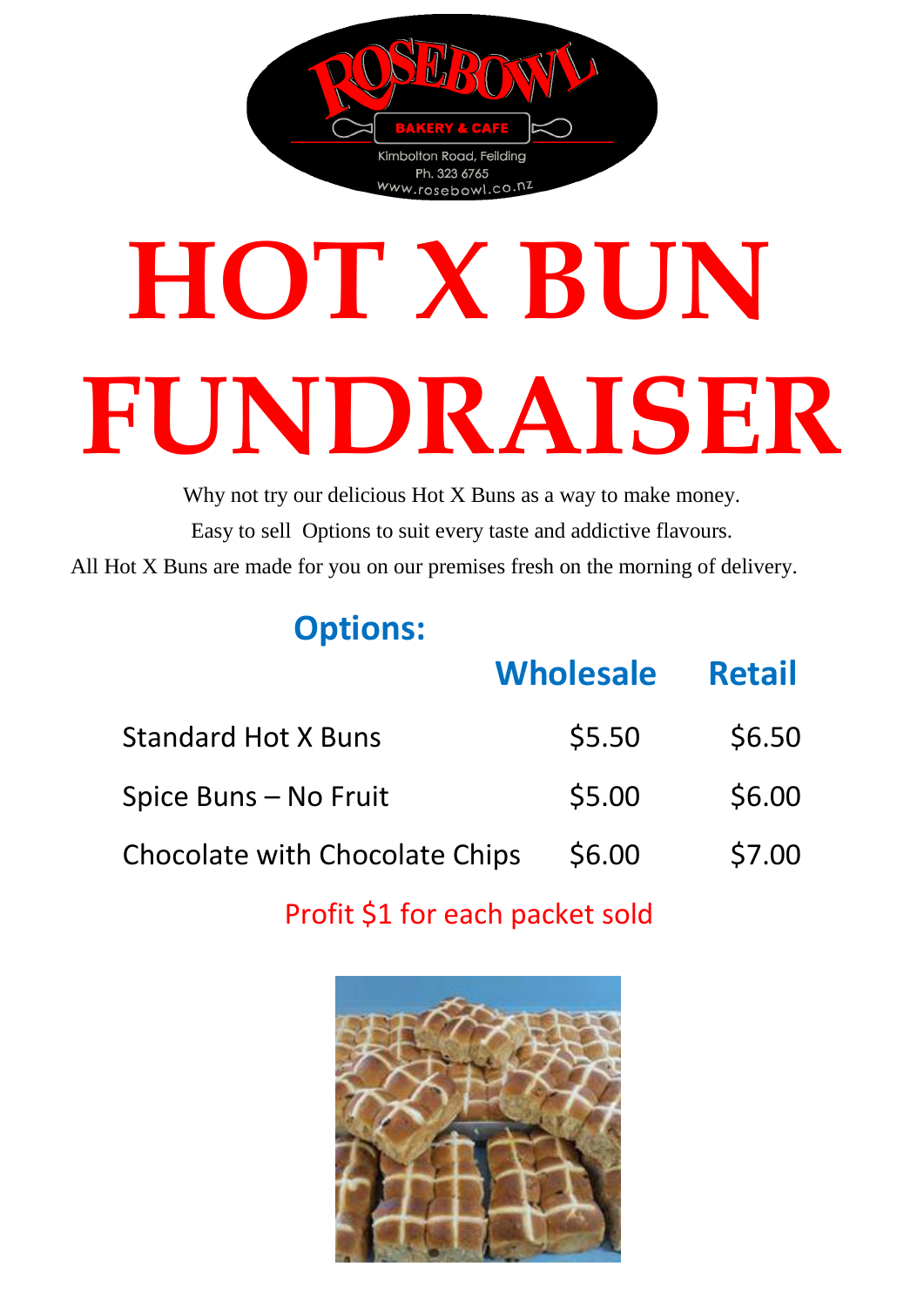

| CONTACT PERSON $\overline{\phantom{a}}$ = $\overline{\phantom{a}}$ = $\overline{\phantom{a}}$ = $\overline{\phantom{a}}$ = $\overline{\phantom{a}}$ = $\overline{\phantom{a}}$ = $\overline{\phantom{a}}$ = $\overline{\phantom{a}}$ = $\overline{\phantom{a}}$ = $\overline{\phantom{a}}$ = $\overline{\phantom{a}}$ = $\overline{\phantom{a}}$ = $\overline{\phantom{a}}$ = $\overline{\phantom{a}}$ = $\overline{\phantom{a}}$ | PHONE _______________ |
|-----------------------------------------------------------------------------------------------------------------------------------------------------------------------------------------------------------------------------------------------------------------------------------------------------------------------------------------------------------------------------------------------------------------------------------|-----------------------|
|                                                                                                                                                                                                                                                                                                                                                                                                                                   |                       |
|                                                                                                                                                                                                                                                                                                                                                                                                                                   |                       |

**DELIVERY DATE \_ \_ \_ \_ \_ \_ \_ \_ \_ \_ \_ \_ \_ TIME \_ \_ \_ \_ \_ \_ \_ \_ \_**

| HOT X BUNS (STANDARD)  |  |  |  |
|------------------------|--|--|--|
|                        |  |  |  |
|                        |  |  |  |
| HOT X BUNS (NO FRUIT)  |  |  |  |
|                        |  |  |  |
|                        |  |  |  |
| HOT X BUNS (CHOCOLATE) |  |  |  |
|                        |  |  |  |
|                        |  |  |  |
|                        |  |  |  |